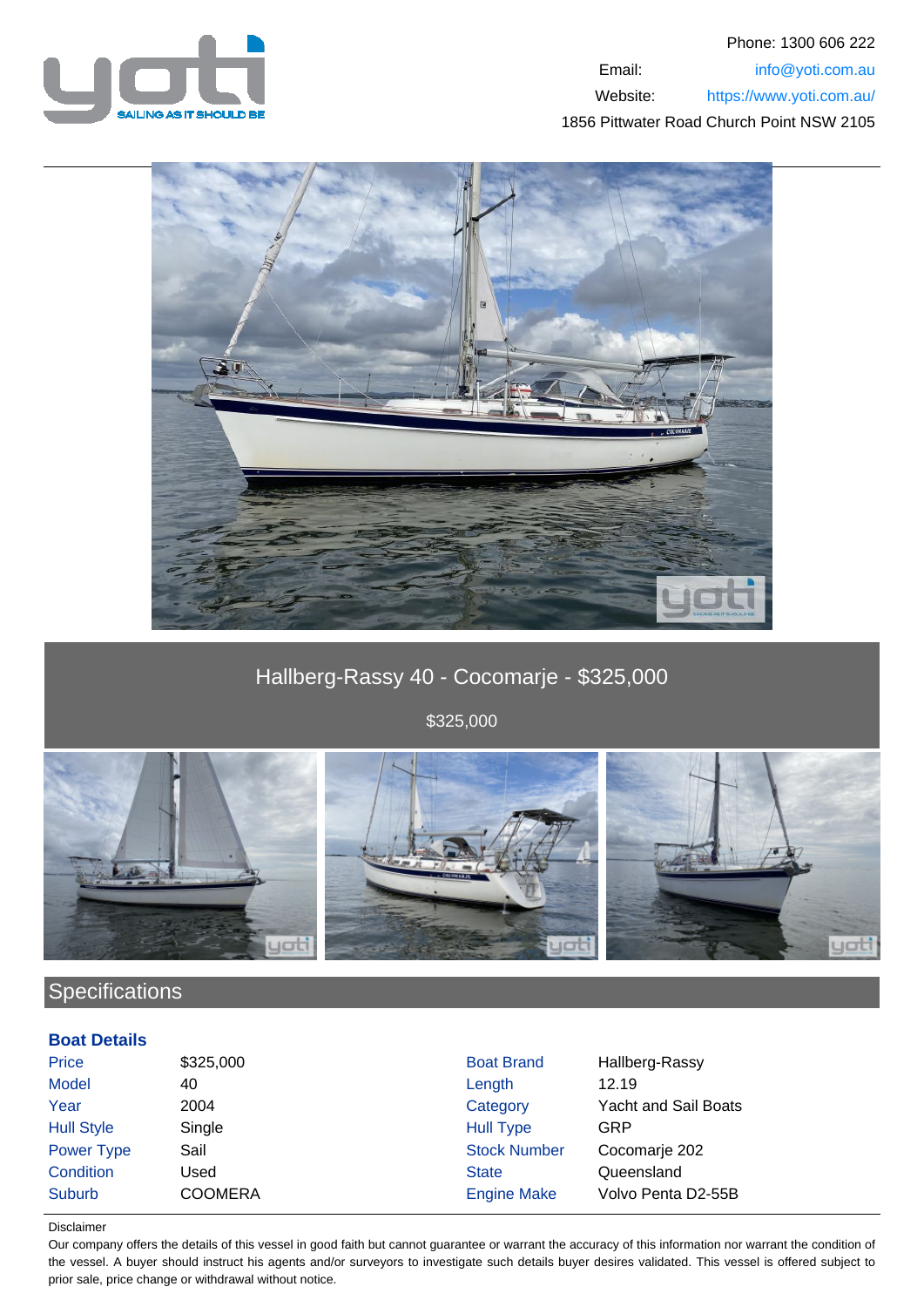

## **Description**

Built in Sweden in 2004, the Hallberg-Rassy 40 'Cocomarie' is a well presented and specified blue water cruising yacht from one of the world's top builders, now exclusively For Sale with YOTI in Queensland.

When the previous owner chose this yacht, the idea of a safe vessel with complete redundancy in her systems was the priority. This is evident in the inventory's two completely independent autopilot and navigation systems. In addition, the rigging was replaced in August 2021 and, for ease of handling, Cocomarje is fitted with a Selden in-mast furling main (new 2022) and furling jib (new 2022), and inner forestay for storm sails.

Hallberg Rassy's have inescapably lovely lines, just what you can accept from the renowned naval architect, German Frers. There is a built solidity that inspires confidence, and this is only increased by the deep, well-enclosed cockpit, vital for the feeling of safety and security. No one needs to be persuaded to sail a Hallberg Rassy.

'Cocomarje' has a logical interior layout, designed for long periods on board either at sea or in the harbour. The interior woodwork is beautifully finished in mahogany with a light matt silk finish. The floor is single-level throughout the boat, in varnished teak with inlaid holly stripes and carpeted throughout for protection. The forward V-berth is a great guest cabin, but the real drawcard for this yacht is the enormous aft cabin with accommodation across the entire beam of the boat aft. The galley is very usable, as is the navigation table portside and midships. The displacement of the yachts is designed not only to give the generous stowage needed for extended voyages but also space for modern comforts.

Notable 2019 -2022 upgrades, besides the sails and all standing rigging, include: a Whisper power Piccolo 5 (4.4kva) diesel Genset, a Highfield 310 Rib, a Yamaha 6Hp outboard, a Washing Machine, 400w solar on custom s/steel arch, an Eno gas stove, a 2 Kw inverter, an Iridium Sat phone with external antenna, an Ais Transceiver and a 4-man Liferaft with Epirb.

Please contact Robert Vrind for further details and arrange inspection on the Gold Coast.

| <b>Features</b>                   |                                                    |
|-----------------------------------|----------------------------------------------------|
| <b>Designer</b>                   | German Frers                                       |
| <b>Builder</b>                    | Hallberg-Rassy, Sweden                             |
| Water (Potable) Capacity (I)      | 460L in 2 x tanks with manifold and carbon filter. |
| <b>Hull Construction Material</b> | GRP                                                |
| <b>Hull Type</b>                  | Monohull                                           |
| <b>Deck Construction Material</b> | <b>GRP</b> with teak                               |
| Length (feet)                     | 40' 8"                                             |
| Length $(m)$                      | 12.40                                              |
| Beam/Width (m)                    | 3.82                                               |
| Draft $(m)$                       | 1.99                                               |
| <b>Keel/Ballast</b>               | Lead Fin                                           |
| <b>Displacement</b>               |                                                    |

Disclaimer

Our company offers the details of this vessel in good faith but cannot guarantee or warrant the accuracy of this information nor warrant the condition of the vessel. A buyer should instruct his agents and/or surveyors to investigate such details buyer desires validated. This vessel is offered subject to prior sale, price change or withdrawal without notice.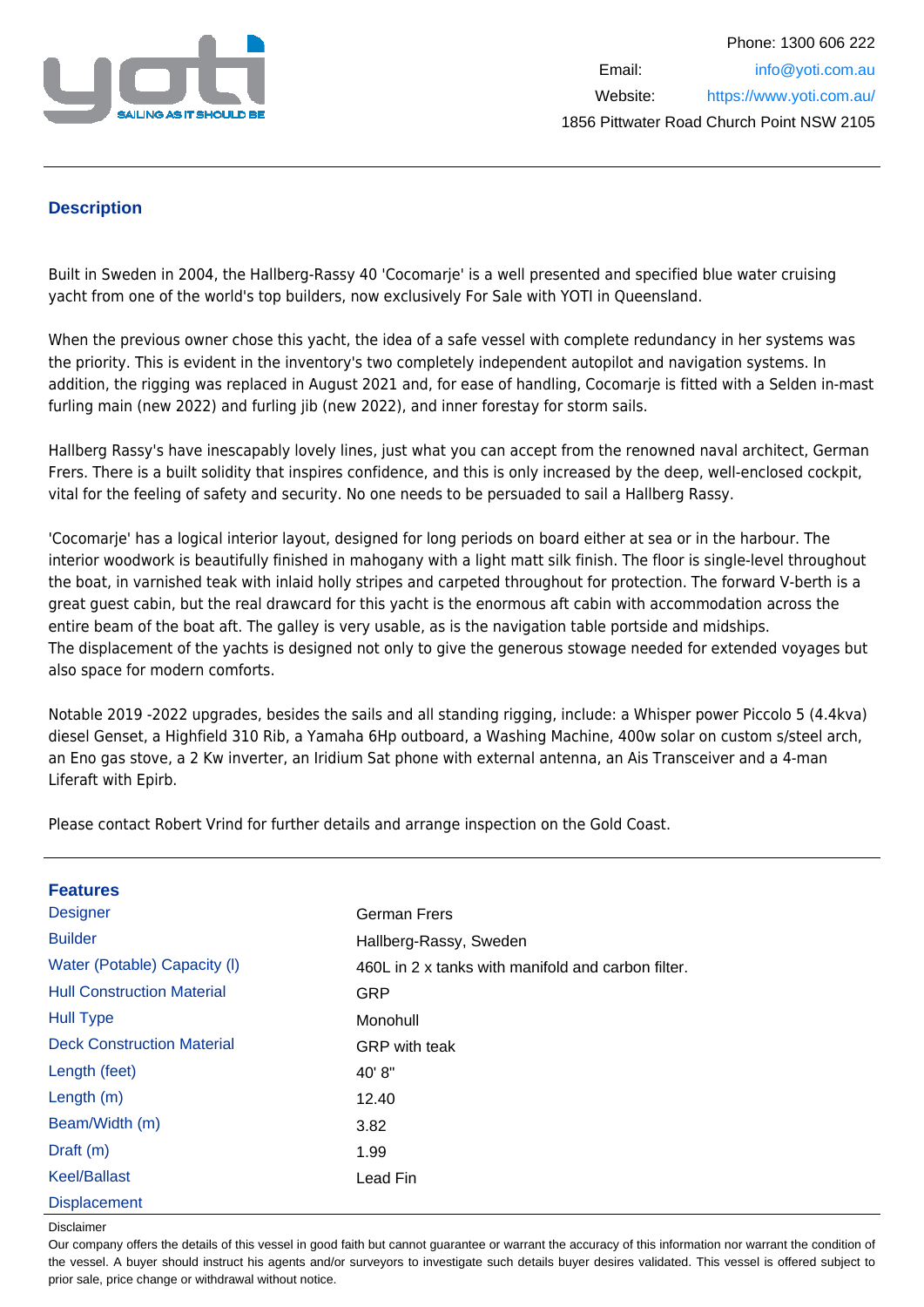

|                                           | 10,000kg                                                                    |
|-------------------------------------------|-----------------------------------------------------------------------------|
| <b>Engine Notes</b>                       | Volvo Penta D2-55B                                                          |
|                                           | Volvo Penta heat exchanger, exhaust elbow, water pump & seawater            |
|                                           | strainer all new 2019,2 x Racor 500FG fuel filters, 500 hour service Sep    |
|                                           | 2021, spares for prop, alternator & water pump plus variety other spares    |
|                                           | onboard.                                                                    |
| Horse Power (hp)                          | 55Hp                                                                        |
| Generator                                 | Whisperpower Piccolo 5 (4.4kva) with remote panel new Mar 2021,86           |
|                                           | hours, spares kit. (Still under warranty).                                  |
| <b>Number of Batteries</b>                | 8x AGM house batteries supplying 896 Amp/Hours, new 2019.                   |
| <b>Fuel Type</b>                          | <b>Diesel</b>                                                               |
| <b>Number of Fuel Tanks</b>               | 2 x separate s/steel tanks with distribution manifold and extra filter from |
|                                           | tank to engine.                                                             |
| Fuel Tank Capacity (L)                    | 445L                                                                        |
| Propeller                                 | Auto Stream Self-feathering prop S1 installed Oct 2020, Prop Protector      |
|                                           | rope cutter installed Feb 2022.                                             |
| <b>Steering System</b>                    | Wheel, Leather covered wheel.                                               |
| <b>Accomodation Notes</b>                 | Two cabin version.                                                          |
| <b>Number of Berths</b>                   | 1 x large double V berth forward and 1 x double berth across the entire     |
|                                           | beam in the aft cabin.                                                      |
| <b>Number of Showers</b>                  | Internal                                                                    |
| <b>Shower Type</b>                        | Hot & Cold Pressure, pump replaced 2021.                                    |
| <b>Number of Toilets</b>                  | Manual with Stainless Steel holding tank.                                   |
| <b>Air Conditioning</b>                   | Webasto Air top 3500W forced-air cabin heat system.                         |
| <b>Stove</b>                              | ENO Gas stove 2 x burner and Oven, new 2019.                                |
| Refrigeration                             | 2 x 12V water-cooled Isotherm refrigeration systems with Dan Foss           |
|                                           | compressors, the second is a refrigerator/ deep freeze.                     |
| <b>Number of Sinks</b>                    | Twin Stainless steel sinks.                                                 |
| <b>Entertainment and Appliances Notes</b> | GME Marine AM/FM radio CD MP3 player with 2x internal speakers, TV/         |
|                                           | DVD player.                                                                 |
|                                           | Washing machine new 2021.                                                   |
| Anchor / Winch                            | Lewmar electric windlass with 20kg (45lb) with secondary controls at helm.  |
| <b>Bilge Pump</b>                         | Electric and manual bilge pumps with elec bilge monitor / alarm.            |
| <b>Deck Gear</b>                          | Lewmar Self Tailing 50 manual Primary Winches, Lewmar Self Tailing 40       |
|                                           | electric secondary winches, new Nov 2020.                                   |
| Mast/Rigging                              | Aluminium triple-spreader deck-stepped mast. Selden mast and boom.          |
|                                           | Rigging & turnbuckles - New Aug 2021.                                       |
|                                           | Selden in-mast furling mainsail system, spectra jib halyard new 2019,       |
|                                           | topping lift & spin halyard new 2021.                                       |

Disclaimer

Our company offers the details of this vessel in good faith but cannot guarantee or warrant the accuracy of this information nor warrant the condition of the vessel. A buyer should instruct his agents and/or surveyors to investigate such details buyer desires validated. This vessel is offered subject to prior sale, price change or withdrawal without notice.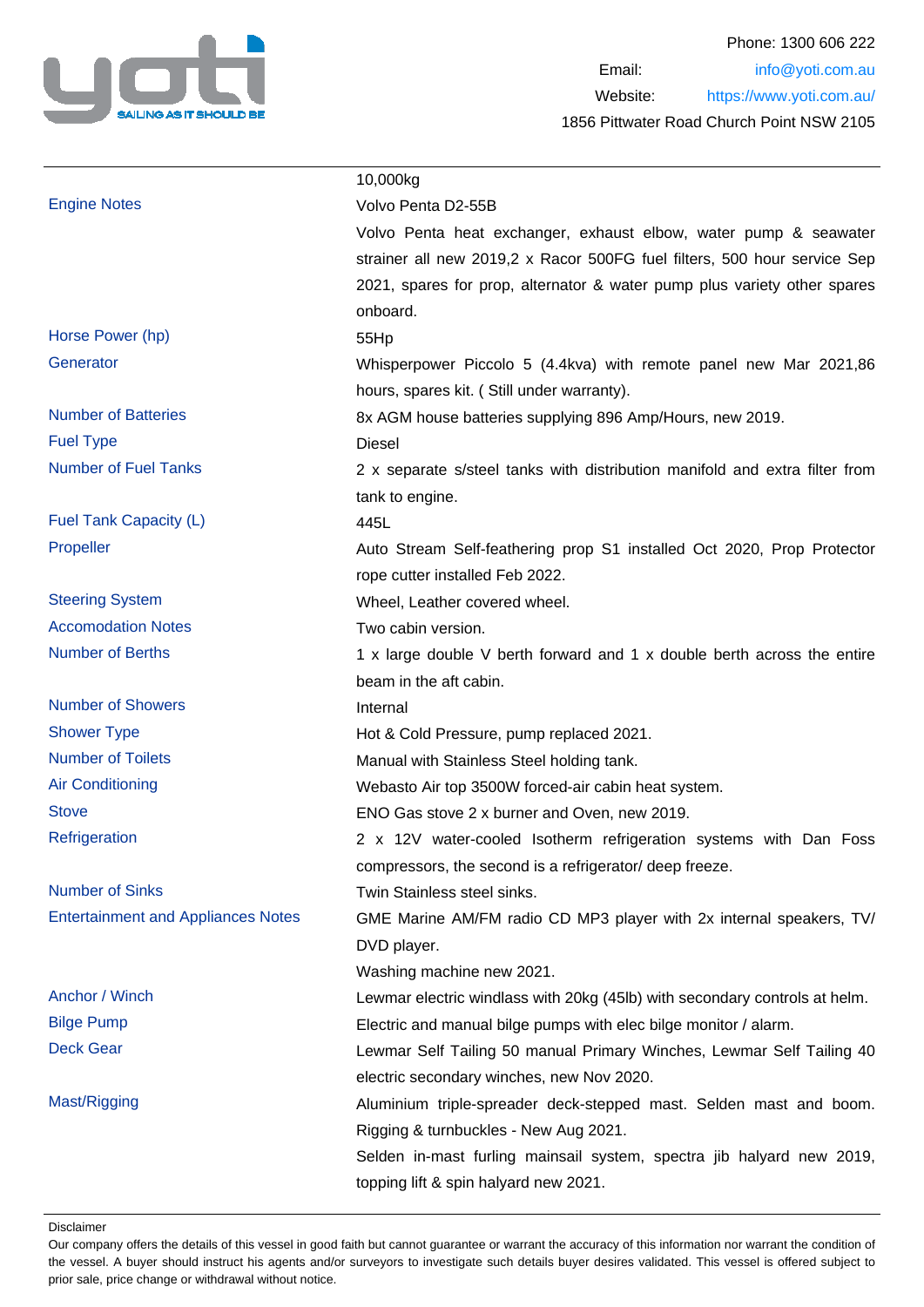

| Sail Inventory                | Zoom AP Blade mainsail, new Feb 2022. Zoom AP Blade 103% genoa,                |
|-------------------------------|--------------------------------------------------------------------------------|
|                               | new Feb 2022. Staysail & Storm Jib on inner forestay. Selden Furlex            |
|                               | headsail furler. Spare working jib & main.                                     |
| <b>Electrics</b>              | 120Amp Bosch alternator (new 2020), Xantrex Prosine 2000W inverter/            |
|                               | charger with remote panel, Victron battery monitor (new 2020), Auxiliary       |
|                               | 400W inverter for smaller applications.                                        |
|                               | 4x 100w solar panels mounted on a stainless steel stern arch (new 2019),       |
|                               | Victron MPPT SmartSolar 100/50 Solar Charge Controller (new 2019).             |
|                               | 12V LED interior lights.                                                       |
| <b>Electronics Navigation</b> | Raymarine Element 9S colour Chartplotter at helm connected to other            |
|                               | instruments via NMEA 2000 backbone (new 2020), B & G 12inch chart              |
|                               | plotter on bracket, Furuno 24NM Navnet colour radar/Chartplotter with          |
|                               | remote control. Raymarine ST 60 Speed, Raymarine ST 60 depth.                  |
|                               | Raymarine i60 Wind System, new Feb 2022, mast mounted transducer               |
|                               | new 2019. Raymarine ST 7000 autopilot (2004) + Raymarine ST 7001               |
|                               | autopilot (2010) with separate Smartpilots and Type 2 drive units. GME AIS     |
|                               | Transceiver Class B & Splitter, installed 2019 connected to other              |
|                               | instruments via NMEA 2000 backbone, Cel-Fi 3G/4G Mobile booster with           |
|                               | external antenna new 2019, Mast mounted radar reflector. Illuminated           |
|                               | binnacle compass.                                                              |
|                               |                                                                                |
| <b>Dinghy</b>                 | Highfield Classic 310 RIB, new Mar 20. Yamaha 6HP new Nov 2021.                |
| <b>Safety Gear</b>            | Liferaft Plastimo 4POB with AMSA pack & EPIRB new Mar 2021 in survey           |
|                               | to Mar 2023, GME MT600G GPS EPIRB new Jan 2021, Seabrake /                     |
|                               | sea-anchor / drogue, Port and starboard jacklines with strong deck             |
|                               | padeyes, Flares, V. Sheet, Lifesling, Fire extinguisher x 3, Spotlight, Safety |
|                               | harnesses, variety adult & child lifejackets.                                  |
| <b>Covers</b>                 | HR centre-cockpit design with strong wind/spray screen with opening            |
|                               | middle window and integrated foldable dodger, Matching bimini on               |
|                               | reinforced stainless-steel frame, Full cockpit covers, Wheel and Binnacle      |
|                               | cover, bow to stern sun/rain awning, Fly wire hatch screens.                   |
| <b>Ground Tackle</b>          | Sarca Excel 30kg anchor 70m chain & 20m rode, Manson Supreme 15kg              |
|                               | with 55m of 16mm rode, spare 25kg delta anchor.                                |
| Watermaker / De-Sal           | FCI AM616S 600 GPD water maker, membrane replaced 2021.                        |
| <b>Has Navigation Lights</b>  | Masthead lights new 2019.                                                      |
| Radio                         | Icom M502 VHF radio, Icom M802 HF SSB radio, Icom Command Mic VHF              |
|                               | remote, GME GX625 handheld VHS (new 2021). Iridium Go! Sat phone               |
|                               | (new 2021) with external antenna.                                              |
| <b>Remarks</b>                | Selden Rigid Vang, Removable inner forestay with pelican hook for staysail     |
|                               | and storm jib, Edson outboard motor rail mount.                                |

Disclaimer

Our company offers the details of this vessel in good faith but cannot guarantee or warrant the accuracy of this information nor warrant the condition of the vessel. A buyer should instruct his agents and/or surveyors to investigate such details buyer desires validated. This vessel is offered subject to prior sale, price change or withdrawal without notice.